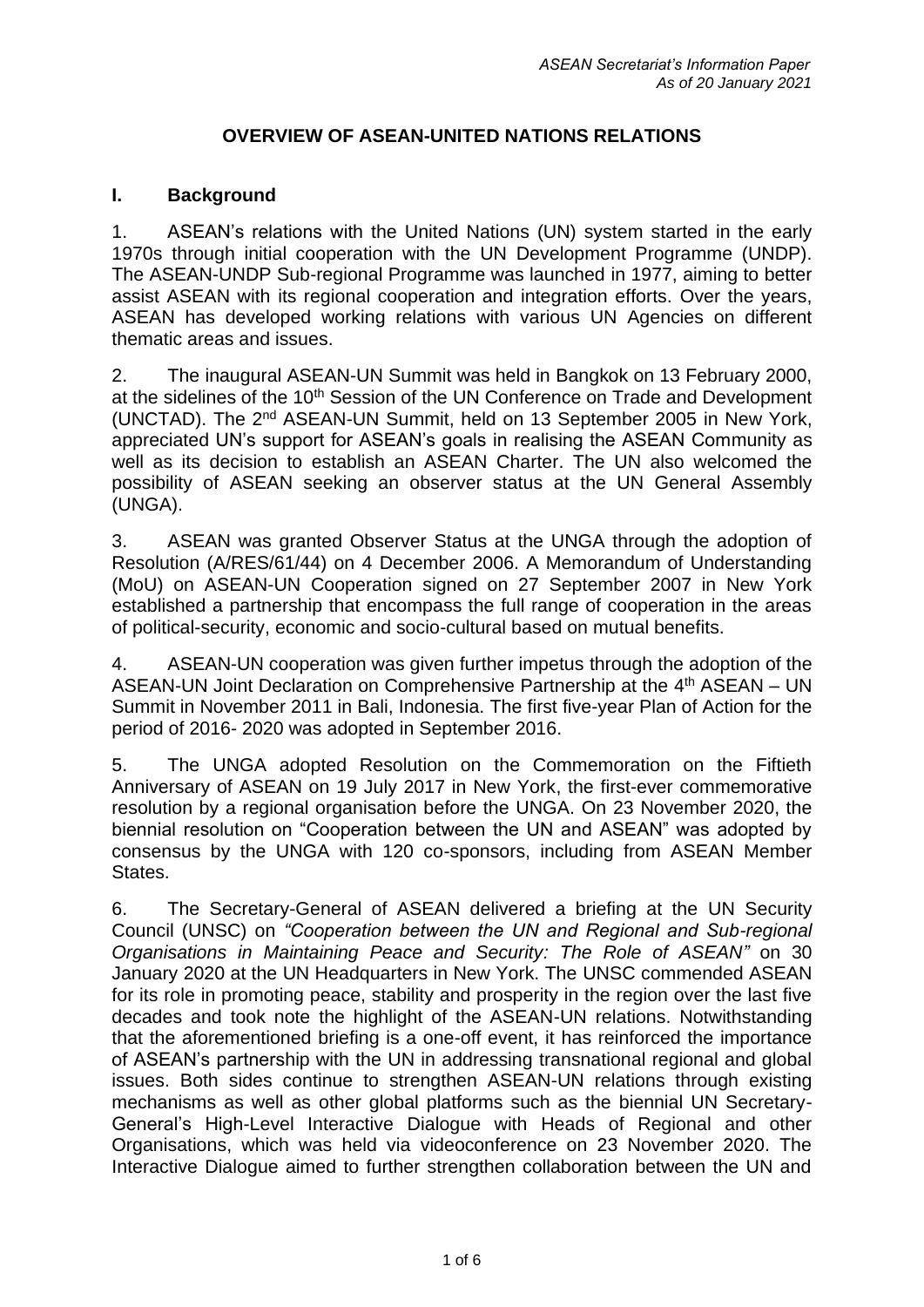participating organisations, including ASEAN, in addressing the complex challenges related to international peace and security as well as the impacts of the Coronavirus Disease-2019 (COVID-19) pandemic.

# **Political-Security Cooperation**

7. The ASEAN-UN Summit and the ASEAN-UN Ministerial Meeting (AUMM) have been held annually since  $2010<sup>1</sup>$ . The annual AUMM has provided an opportunity for the ASEAN Foreign Ministers, the President of the UNGA and the Secretary-General of the UN to exchange views on areas of mutual interest. The last AUMM and the 11th ASEAN-UN Summit were conducted via videoconference on 21 October and 15 November 2020, respectively. The AUMM adopted the new ASEAN-UN Plan of Action (2021-2025), which will continue to guide both sides in further strengthening the ASEAN-UN Comprehensive Partnership for the next five years.

8. Cooperation to promote regional and international peace and security remains a key feature of the ASEAN-UN Comprehensive Partnership, and it continues to be undertaken through various flagship programmes such as the ASEAN-UN Regional Dialogue (AURED) series and the ASEAN-UN Training in Preventive Diplomacy. The second ASEAN-UN Training on Peace-making and Preventive Diplomacy for the Asia Pacific region was organised in March 2018 in Manila. Five AURED workshops have been held thus far, with the latest one held in Ha Noi, Viet Nam in December 2019, with focus on exploring collaboration with the ASEAN-IPR.

9. In 2017, the ASEAN-UN Training Workshop on the Law of the Sea, including UNCLOS as well as the ASEAN-UN Electoral Observation Workshop took place in Indonesia and the Philippines, respectively. The UN supported the ASEAN-IPR Training Series on 'Mainstreaming Peace and Reconciliation in ASEAN' in February 2019. The UN has also been supportive of ASEAN's efforts to advance the Women, Peace and Security (WPS) agenda, by supporting the ASEAN Women for Peace Registry (AWPR) and the ASEAN WPS study, including through the WPS Webinar in July 2020 as well as the ASEAN Ministerial Dialogue on Strengthening Women's role for Sustainable Peace and Security at the sidelines of the 53<sup>rd</sup> ASEAN Foreign Ministers' Meeting in September 2020, during which it presented UNSC Resolution 1325 on WPS and its way forward.

10. ASEAN-UN collaboration in peace-keeping and post-conflict peace-building also continues to be strengthened. This includes activities conducted through national focal points of ASEAN Member States and the ASEAN Peacekeeping Centres Network. As a significant contribution to global peace and security, a total of 4,868 military and police peacekeeping personnel from 7 ASEAN Member States, including through the provision of a growing number of women peacekeepers, have been deployed in 10 global UN peace operations. In June 2019, Under-Secretary-General for Department of Peacekeeping Operations met with the Committee of Permanent Representative to ASEAN (CPR) in Jakarta to discuss ways and means to enhance peacekeeping cooperation with Indonesia and ASEAN.

<sup>1</sup> The annual ASEAN-UN Summit did not take place in 2018 as ASEAN Leaders and the UN Secretary-General had met in Bali at the sidelines of IMF-World Bank Annual Meeting in October 2018.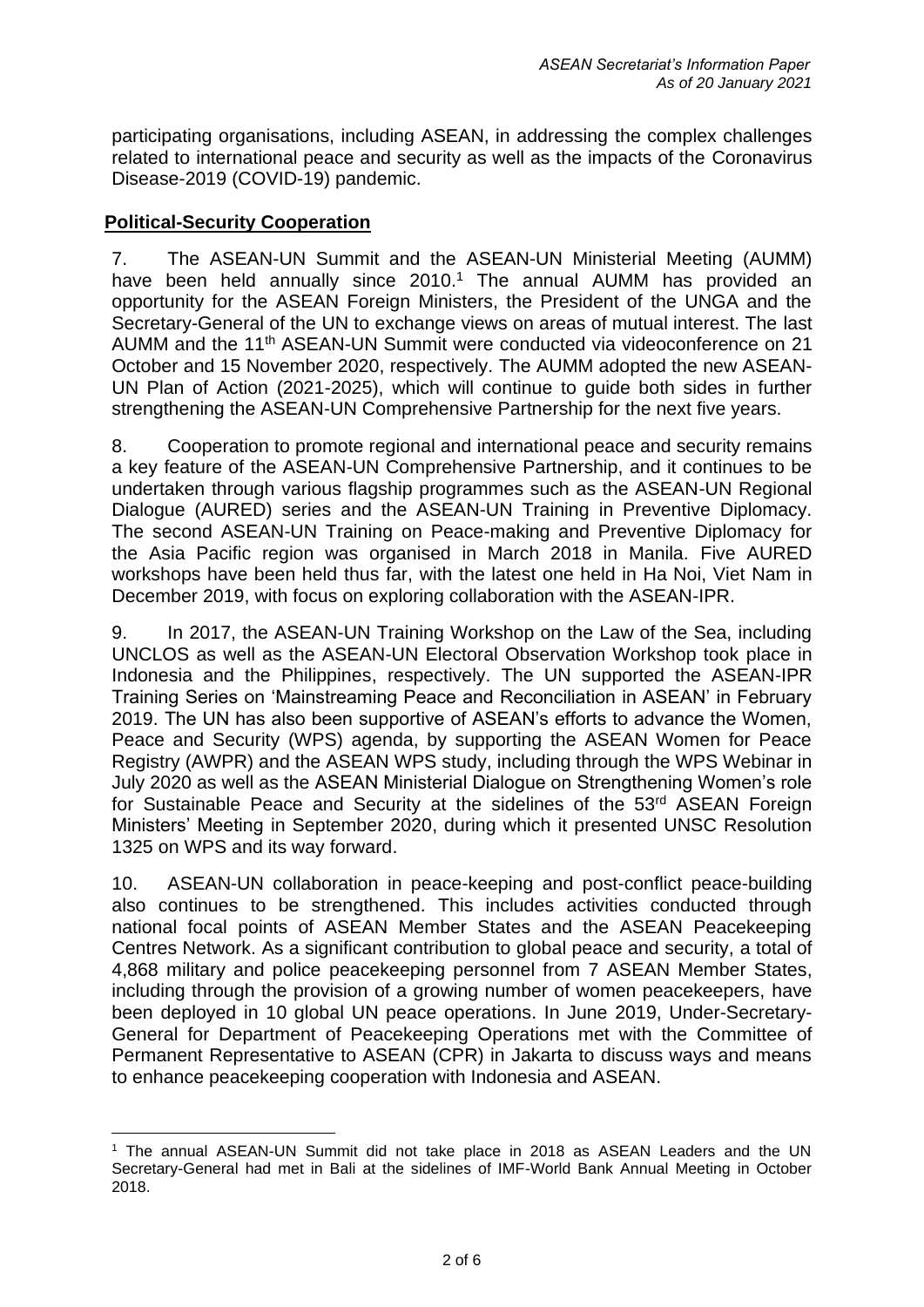11. Both sides are intensifying efforts in combatting transnational crime and countering international terrorism. Toward this end, the UN continues to share global practices and technical expertise, including through capacity building initiatives, with various ASEAN sectoral bodies to address transnational crimes, including terrorism, illicit trafficking of wildlife and timber and illicit drugs trafficking. On 28 February 2020, Under-Secretary-General of UN Office of Counter-Terrorism (UNOCT) met with Secretary-General of ASEAN at the ASEAN Secretariat to exchange views on these areas of importance.

12. ASEAN and the UN also continue to explore areas for potential collaboration with the ASEAN Intergovernmental Commission on Human Rights (AICHR), including through sharing best practices. Following the first interface on 15 May 2018, the 'Second AICHR-UN Interface' was held on 19 November 2019 in Bangkok.

# **Economic Cooperation**

13. The UN has been supporting ASEAN's continued efforts to pursue further economic cooperation and integration both within the region and in the global economy as well as efforts to create effective operational and regulatory frameworks for a more competitive ASEAN Economic Community (AEC). Promoting inclusive and sustainable development and economic empowerment of women and youth are also priorities of the ASEAN-UN Comprehensive Partnership.

14. On the trade facilitation front, the UN Economic and Social Commission for Asia and the Pacific (ESCAP) continues to support the ASEAN Joint Trade Facilitation Consultative Committee on an ad-hoc basis, under the Framework Agreement on Facilitation of Cross-Border Paperless Trade in Asia and the Pacific. This includes the preparation of a report analysing the results of the '2019 UN Global Survey on Trade Facilitation and Paperless Trade Implementation for ASEAN', which was released on 3 September 2019.

15. Cooperation on food security, forestry and agriculture has been further promoted including with the endorsement of the UN's Food and Agriculture Organization (FAO)'s Technical Cooperation Programme (TCP) on Scaling-up agroforestry in the ASEAN region for food security and environmental benefits, by both FAO and ASEAN.

### **Socio-Cultural Cooperation**

16. Cooperation in disaster risk reduction and management remains a priority for ASEAN as it aims to build a safer and disaster-resilient Community through the implementation of the ASEAN-UN Joint Strategic Plan of Action on Disaster Management 2016-2020 (JSPADM III). The UN continues to assist in enhancing the key role of the ASEAN Coordinating Centre for Humanitarian Assistance on disaster management (AHA Centre), by supporting its capacity building programmes such as AHA Centre Executive Programmes as well as the ASEAN Emergency Response and Assessment Team (ASEAN-ERAT) trainings, held in November 2018 and April 2019, respectively.

17. Cooperation in addressing climate change and other environmental issues continues to be underpinned through the implementation of the ASEAN-UN Action Plan on Environment and Climate Change (2016-2020). ASEAN has delivered two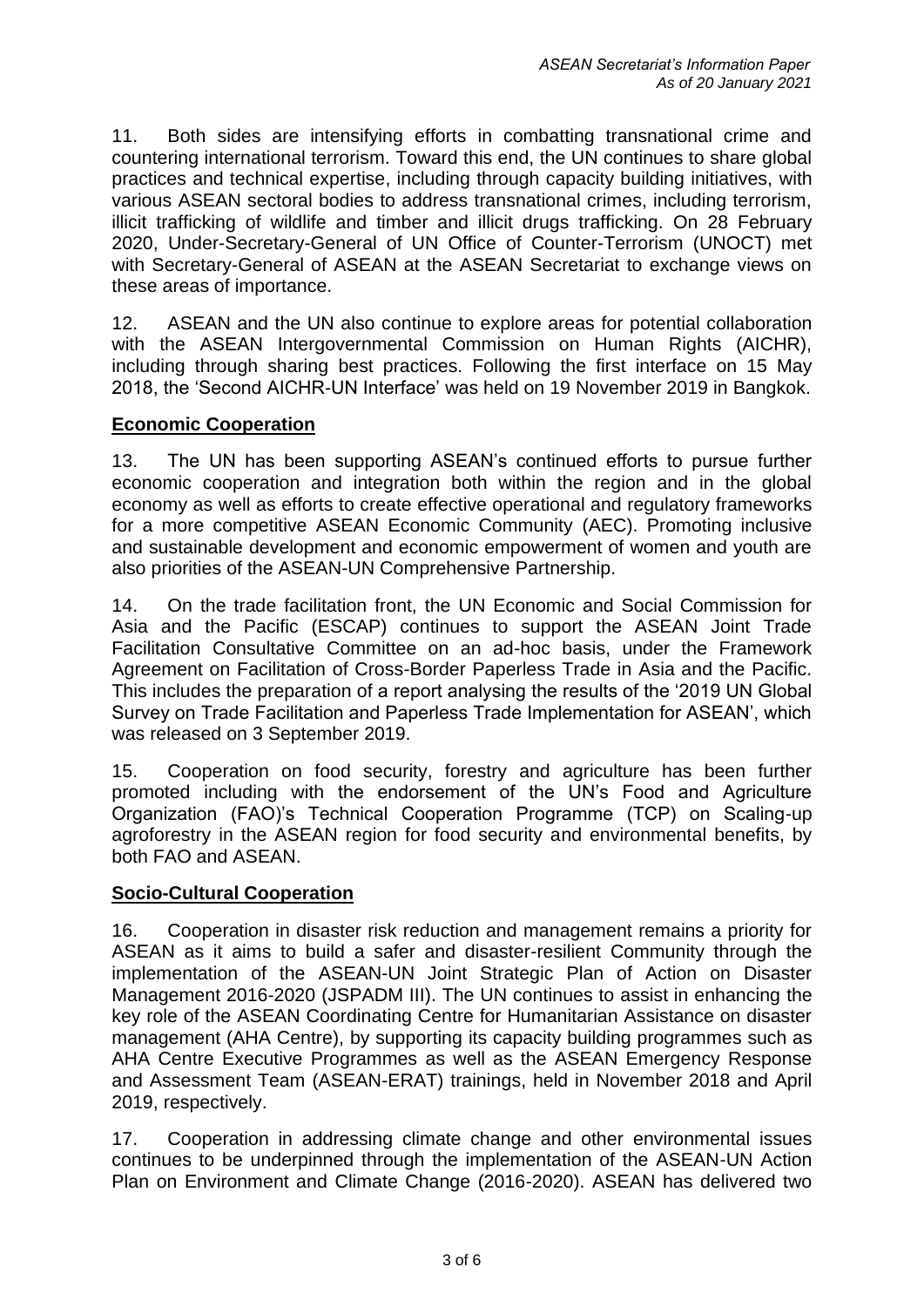joint statements on this front, namely for the *2019 UN Climate Action Summit,* issued in December 2018, as well as for the *2019 UN Climate Change Conference,* which took place in Madrid, Spain in December 2019. Guided by the ASEAN-International Labour Organisation (ILO) Work Programme 2016-2020, both sides have collaborated in many initiatives under the ambit of labour cooperation to promote decent work for all, including migrant workers and gender mainstreaming. The initiatives on this front include 'ILO-ASEAN Training Course on Transition from Informal to Formal Employment' held in January 2019 in Bangkok, Thailand and the collaborative works of the Senior Labour Officials Meeting (SLOM), the ACW, ILO and UN Women on project of 'Gender Mainstreaming into Labour and Employment Policies to Promote Decent Work for All'.

18. In collaboration with UN Women, the ASEAN *'HeForShe'* campaign was launched at the ASEAN Secretariat on 30 November 2017, to engage men and boys as agents of change in espousing gender equality. While with UNICEF, the ASEAN Secretariat prepared a joint report on *'Children in ASEAN: 30 Years of the Convention on the Rights of the Child'*, in commemorating the 30<sup>th</sup> anniversary of the adoption of the Convention.

19. In addressing the COVID-19 pandemic, ASEAN and the UN have been collaborating in support of regional efforts in addressing the pandemic through information-sharing on public health emergencies, such as through the briefing made by the Director-General of the World Health Organisation (WHO) at the Special ASEAN Plus Three (APT) Summit on COVID-19 in April 2020. ASEAN also noted the UN Secretary-General's Policy Brief on the Impact of COVID-19 in Southeast Asia issued in July 2020 as well as his appeal for a global ceasefire to promote global peace in the midst of the pandemic.

### **Cross-Sectoral Cooperation**

20. Promoting complementarities between ASEAN Community Vision 2025 and the UN 2030 Agenda for Sustainable Development (SDGs) remains an important agenda, which has been undertaken through various initiatives, such as:

- Special Session of the ASEAN Foreign Ministers' Meeting Focusing on SDGs and the Special Panel Discussion to Enhance Complementarities between the two Frameworks held at the UN Headquarters in September 2016;
- Joint Report on the progress in implementing the complementarities between the two Frameworks, noted by the 9<sup>th</sup> ASEAN-UN Summit in November 2017;
- Series of symposium on SDGs, organised by ASEAN, UNDP and China since 2016, which serves as a platform for them to share best practices and knowledge on SDGs as well as poverty eradication in the region. The last Symposium was held in Hanoi, Viet Nam on 4-5 September 2019;
- UNGA Side event on "Regional Dimension in Achieving SDGs: From Lessons Learned to Practical Action in the ASEAN Region and Beyond" co-organised by Thailand, ASEC and UNESCAP on 24 September 2019 in UN Headquarters, New York.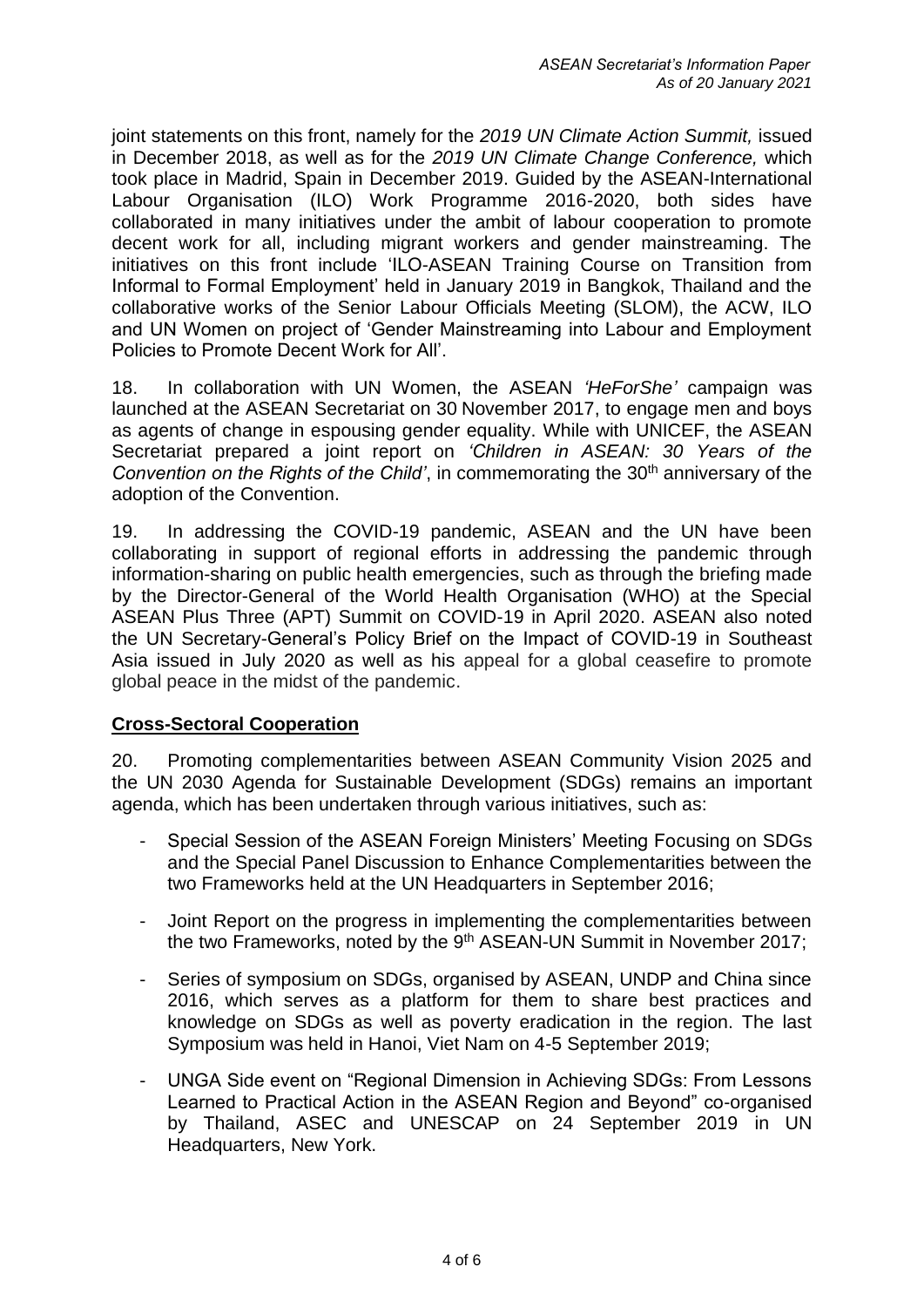- The Complementarities Roadmap (2020-2025), prepared jointly by the ASEAN Member States led by Thailand, ESCAP, and the ASEAN Secretariat, which was launched on 3 November 2019 in Bangkok at the 10<sup>th</sup> ASEAN-UN Summit;
- Meeting between Executive Secretary of ESCAP and Secretary-General of ASEAN in February 2020, during which they discussed priority areas of cooperation between both sides, including complementarities initiatives;
- ASEAN-ESCAP High Level Policy Dialogue on "Building a Resilient AEC in the Aftermath of COVID-19" in May 2020;
- Series of High-Level Brainstorming Dialogues (HLBD) on Enhancing Complementarities between the two Frameworks, which the fourth iteration took place on 4 June 2020; and
- ASEAN Web Forum on Disability-Inclusion and COVID-19 Engaging Persons with Disabilities for Effective Response and Recovery in August 2020.

21. The 11<sup>th</sup> ASEAN-UN Summit held via videoconference on 15 November 2020 looked forward to the UN's continued support for ASEAN, including the ASEAN Smart Cities Network (ASCN) and the ASEAN Centre for Sustainable Development Studies and Dialogue (ACSDSD).

### **Secretariat-to-Secretariat Cooperation**

22. Cooperation between ASEAN and UN Secretariats continues to be underpinned through more regular engagements, especially the convening of the Secretariat-to-Secretariat (S2S) Meeting in Jakarta since 2016 aside from the annual S2S in New York. The inaugural S2S Meeting took place at the ASEAN Secretariat in March 2011, following the decision of the 3<sup>rd</sup> ASEAN-UN Summit in 2010. In total, fourteen S2S Meetings, including one sectoral S2S in 2012, have taken place.

23. Noting that the S2S collaboration is an important aspect of the ASEAN-UN Comprehensive Partnership, the S2S Meeting in New York in September 2017 agreed to institutionalise this mechanism with two meetings annually, at the ASEAN Secretariat in Jakarta and at the UN Headquarters in New York at the margins of the UNGA. The last S2S Meeting was held via videoconference on 27 October 2020, during which the Meeting adopted the Joint Report on the ASEAN-UN Comprehensive Partnership (September 2019-October 2020) and agreed to further strengthening the ASEAN-UN Comprehensive Partnership through the new Plan of Action (2021-2025). This S2S mechanism monitors and reports the progress implementation of the Joint Declaration on ASEAN-UN Comprehensive Partnership to the AUMM, and through it to the ASEAN-UN Summit.

24. The UN's cooperation with ASEAN has also been strengthened with the deployment to Jakarta of four UN Liaison Officers to ASEAN, focusing on politicalsecurity issues, humanitarian affairs, gender equality as well as drug control and crime prevention matters. Additionally, the UNESCAP has appointed its Regional Adviser on ASEAN in October 2015. In September 2016, the UN informed the Secretary-General of ASEAN of the additional responsibilities and designation of the